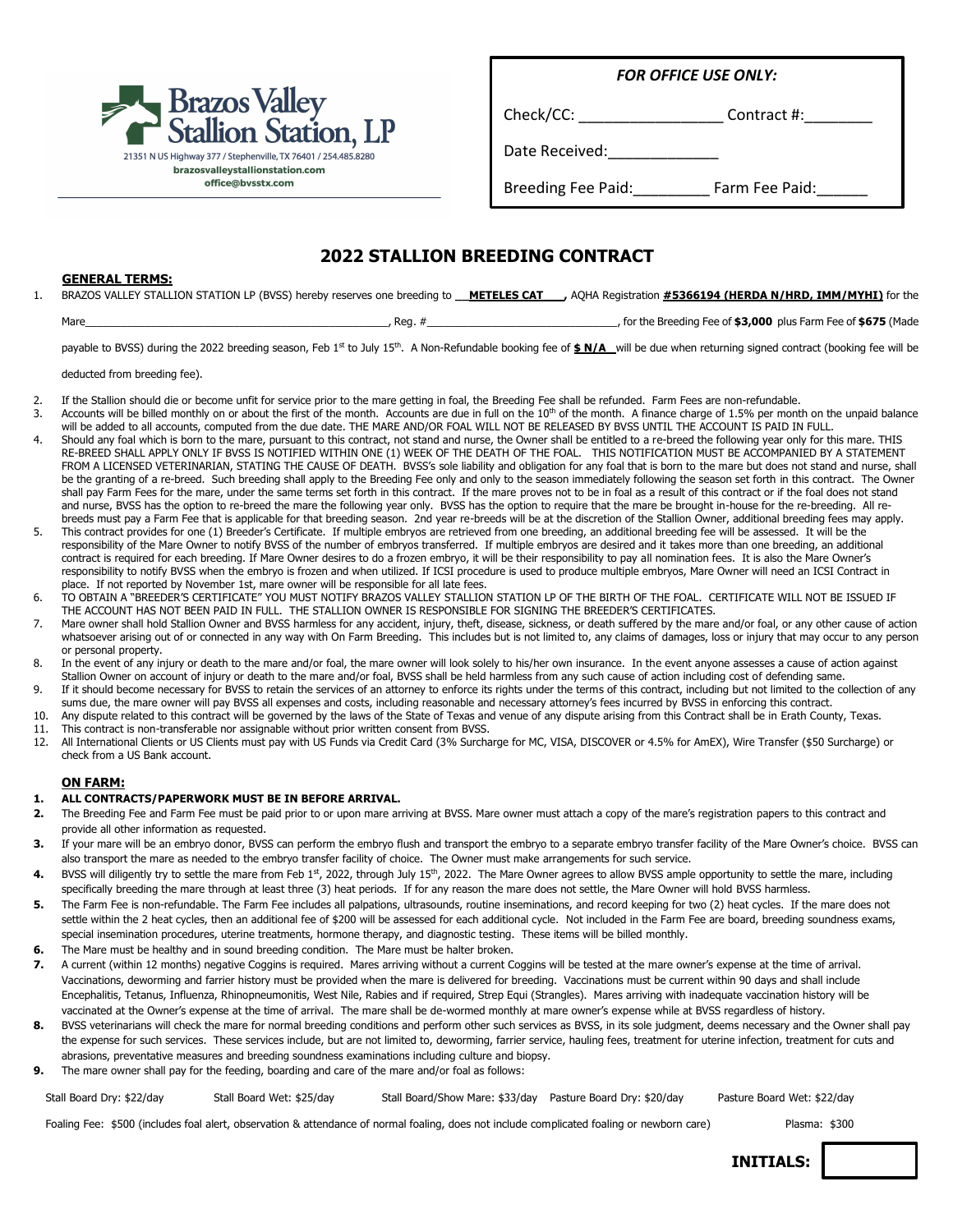#### **SHIPPED SEMEN:**

- **1. ALL CONTRACTS/PAPERWORK MUST BE IN 72 HOURS PRIOR TO ORDERING SEMEN.**
- 2. The Farm Fee includes the 1st shipment of semen via (1) Fed Ex Priority Overnight OR up to (2) Pick-Ups OR (1) Airline shipment (courier fees not included). If an air shipment is requested or required, the Mare Owner's credit card will be charged a \$200 courier charge. Fees for Additional shipments are as follows: Pick-up \$100; Priority Overnight Fed-Ex \$250; Airline \$200 airfare plus \$200 courier fee.
- 3. Semen orders must be placed by 5 pm the day prior to shipment. Semen cancellations must be made by 8 Am of collection day.
- 4. There is no guarantee of semen delivery within a certain time frame nor the quality of semen at the time of arrival. In the event of insufficient semen on a particular breeding day, BVSS will ship shipments on a first ordered, first serve basis.
- 5. Depending on demand, mare owners requesting shipped semen should expect to receive only one dose of semen. Two doses will be shipped if available. If fresh semen is not available, mare owner has the option of receiving frozen semen if available. Fees for Additional frozen shipments via FedEx are \$300, Fees for Additional frozen semen Picked-up are \$150 (\$100 if Owner provides their own tank). Flights are not available when shipping frozen semen. Any unused frozen semen remains the property of the stallion owner and must be returned to BVSS at the mare owners' expense.
- 6. DO NOT ORDER SEMEN VIA EMAIL, TEXTING OR ANSWERING MACHINE. YOU MUST TALK TO BVSS PERSONALLY TO ORDER SEMEN.
- 7. ALL SHIPPING BOXES MUST BE RETURNED to BVSS, at the mare owner's expense within 5 days of shipment. There will be a charge of \$50 for shipping containers that are not returned.

#### **SHIPPED FROZEN SEMEN:**

#### **1. ALL CONTRACTS/PAPERWORK MUST BE IN 72 HOURS PRIOR TO ORDERING SEMEN.**

- **2.** All shipments must be ordered by 5pm (CST) THE DAY BEFORE, semen cancellations must be made by 8am of collection day
- 3. Frozen semen only will be available for this breeding contract. Farm Fees are non-refundable.
- 4. The Breeding Fee and Farm Fee as specified above must be paid prior to the first shipment of semen. The Farm Fee includes the 1 shipment of frozen semen via (1) Fed Ex priority Overnight or up to (2) frozen semen pickups. Additional Fed Ex shipments are \$300 each, additional pickups are \$150 (\$100 if Vapor Shipper provided) and must be paid prior to shipment or pickup. No airline shipments are available for this contract.
- 5. Mare owner's requesting frozen semen should expect to receive one dose. Any unused frozen semen remains the property of the stallion owner and must be returned to BVSS at the mare owners expense.
- 6. ALL VAPOR SHIPPERS MUST BE RETURNED TO BVSS at the mare owners' expense within 5 days of shipment. If the vapor shipper is NOT returned, mare owner will be charged for the FULL replacement value.
- 7. DO NOT ORDER SEMEN VIA EMAIL, TEXTING OR ANSWERING MACHINE. YOU MUST TALK TO BVSS PERSONALLY TO ORDER SEMEN.

#### **CANADIAN SHIPPED FRESH/FROZEN:**

#### **1. ALL CONTRACTS/PAPERWORK MUST BE IN 72 HOURS PRIOR TO ORDERING SEMEN.**

- **2.** All International Health Certificates (\$150) will be at mare owner's expense. Additional shipments are \$300 each for frozen. NO SHIPMENTS ON SATURDAYS OR SUNDAYS. Flights are not available to Canada.
- **3.** Fresh Semen Shipment fees are as follows: \$250 each for FedEx Priority International, plus Health Certificates (\$150) and must be paid prior to shipment.
- **4.** Frozen Semen Shipment fees are as follows: \$300 each for FedEx Priority International, plus Health Certificates (\$150) and must be paid prior to shipment.
- **5.** ALL shipments must be ordered by 5pm (CST) THE DAY BEFORE, semen cancellations must be made by 8am of collection day.
- **6.** Mare owner's requesting frozen semen should expect to receive one dose. Any unused frozen semen remains the property of the stallion owner and must be returned to BVSS at the mare owners expense.
- **7.** Mare owner must attach a copy of the mare's registration papers to this agreement and provide all other information as requested. The mare owner agrees to use the semen shipped solely to breed the mare specified.
- **8.** ALL VAPOR SHIPPERS MUST BE RETURNED TO BVSS at the mare owners' expense within 5 days of shipment. If the vapor shipper is NOT returned, mare owner will be charged for the FULL replacement value.
- **9.** DO NOT ORDER SEMEN VIA EMAIL, TEXTING OR ANSWERING MACHINE. YOU MUST TALK TO BVSS PERSONALLY TO ORDER SEMEN.

PHONE#: \_\_\_\_\_\_\_\_\_\_\_\_\_\_\_\_\_\_\_\_\_\_\_\_\_\_\_\_\_\_\_\_\_\_\_\_\_\_\_\_\_\_\_\_\_ E-MAIL: \_\_\_\_\_\_\_\_\_\_\_\_\_\_\_\_\_\_\_\_\_\_\_\_\_\_\_\_\_\_\_\_\_\_\_\_\_\_\_\_\_\_\_\_\_\_\_\_\_\_\_\_\_\_\_\_\_\_\_\_\_\_\_\_\_

CONTRACT OWNER/AGENT SIGNATURE: \_\_\_\_\_\_\_\_\_\_\_\_\_\_\_\_\_\_\_\_\_\_\_\_\_\_\_\_\_\_\_\_\_\_\_\_\_\_\_\_\_\_\_\_\_\_\_\_\_\_\_ DATE: \_\_\_\_\_\_\_\_\_\_\_\_\_\_\_\_\_\_\_\_\_\_\_\_\_\_\_\_\_\_\_\_\_\_\_

| Check all boxes that apply:                                                                                                                                                                                                    |                                                |
|--------------------------------------------------------------------------------------------------------------------------------------------------------------------------------------------------------------------------------|------------------------------------------------|
|                                                                                                                                                                                                                                |                                                |
| On Farm:     On Farm Frozen:     Shipped Semen:   Shipped Frozen Semen:                                                                                                                                                        |                                                |
| Canadian Shipped Semen:  <br>Canadian Shipped Frozen Semen:                                                                                                                                                                    | Rebreed/Return:                                |
|                                                                                                                                                                                                                                |                                                |
|                                                                                                                                                                                                                                |                                                |
|                                                                                                                                                                                                                                |                                                |
| ADDRESS: AND THE STATE OF THE STATE OF THE STATE OF THE STATE OF THE STATE OF THE STATE OF THE STATE OF THE ST                                                                                                                 | <b>BVSS SIGNATURE: EXAMPLE EXAMPLE EXAMPLE</b> |
| CITY/STATE/ZIP: the contract of the contract of the contract of the contract of the contract of the contract of the contract of the contract of the contract of the contract of the contract of the contract of the contract o | ACCEPTANCE DATE: ACCEPTANCE DATE:              |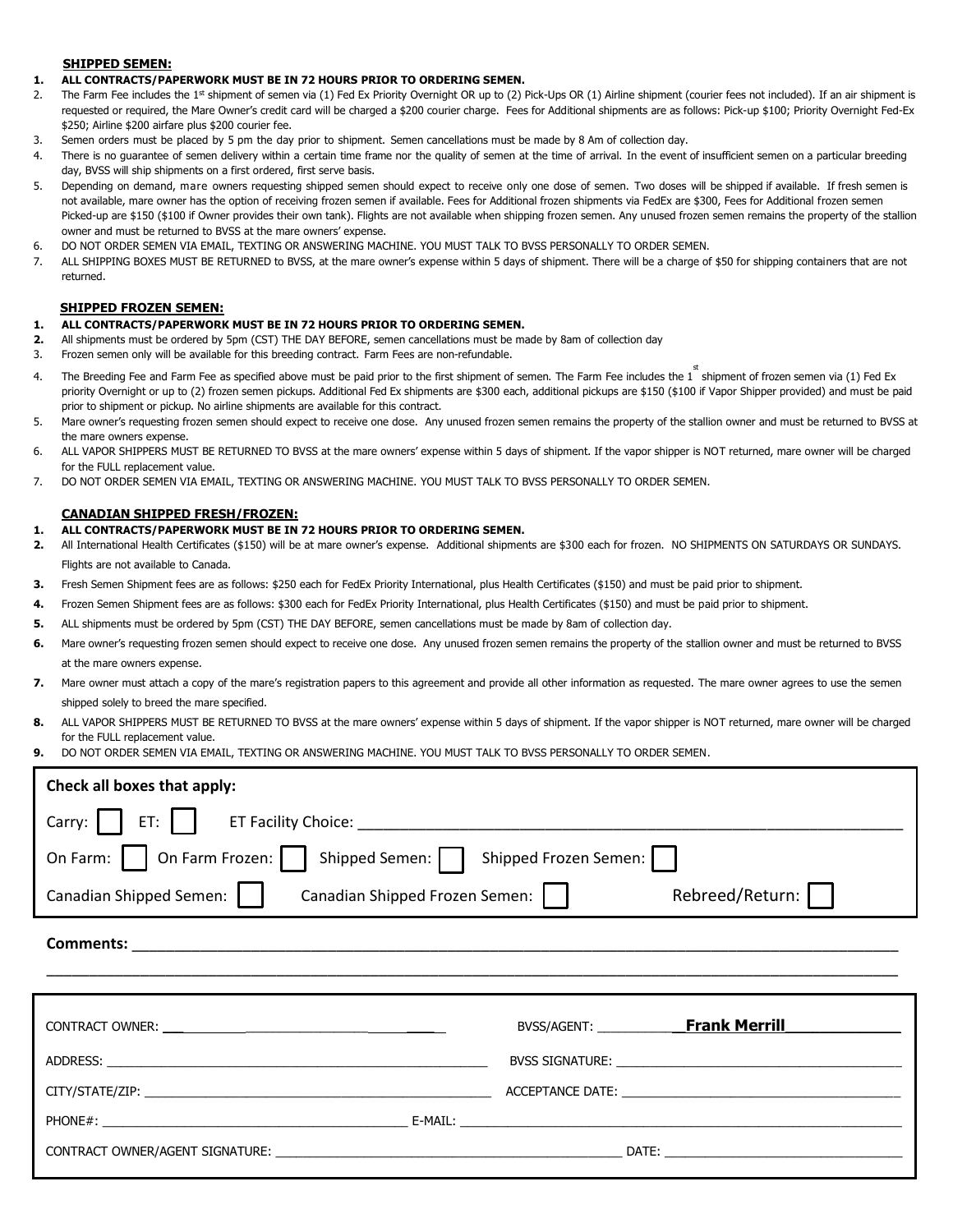| <b>Brazos Valley</b><br><b>Stallion Station, LP</b>                      |
|--------------------------------------------------------------------------|
| 21351 N US Highway 377 / Stephenville, TX 76401 / 254.485.8280           |
| brazosvalleystallionstation.com<br>brazosvalleystallionstation@gmail.com |

| <b>ARRIVED:</b>  |  |
|------------------|--|
| WEIGHT IN:       |  |
| <b>COLLAR#:</b>  |  |
| <i>LOCATION:</i> |  |

## **2022 ON FARM/SHIPPED SEMEN INFORMATION SHEET**

## *RETURN THIS FORM WITH BREEDING CONTRACT AND COPY OF REGISTRATION PAPERS*

### *\*\*\* ALL PAPERWORK MUST BE SUBMITTED 72 HOURS PRIOR TO ORDERING SEMEN \*\*\**

|                                                                                  | ALL BILLING SENT VIA EMAIL- PLEASE CHECK YOUR SPAM!!!! |                                                                                                               |
|----------------------------------------------------------------------------------|--------------------------------------------------------|---------------------------------------------------------------------------------------------------------------|
| Show Mare ________ Stall Only __________ Pasture ________                        |                                                        |                                                                                                               |
|                                                                                  |                                                        |                                                                                                               |
|                                                                                  |                                                        |                                                                                                               |
|                                                                                  |                                                        |                                                                                                               |
|                                                                                  | PRIOR TO ANY EMBRYO TRANSFERS.                         | <b>OWNER IS RESPONSIBLE FOR HAVING RECIP FACILILITY ARRANGEMENTS COMPLETE</b>                                 |
|                                                                                  |                                                        | EWT Date: ___________ West Nile__________ Flu____________ Rhino___________ Strep________ Rabies______________ |
|                                                                                  |                                                        |                                                                                                               |
| Does this mare require Regumate: Y/N or Pergolide/Prascend: Y/N                  |                                                        |                                                                                                               |
|                                                                                  |                                                        |                                                                                                               |
| Culture Date: _________________________ Culture Results: _______________________ |                                                        |                                                                                                               |
|                                                                                  |                                                        |                                                                                                               |
|                                                                                  |                                                        |                                                                                                               |

#### **ALL CONTRACT FEES, FARM FEES, AND ANY ADDITIONAL EXPENSES MUST BE PAID IN FULL PRIOR TO MARE DEPARTING FROM BRAZOS VALLEY STALLION STATION.**